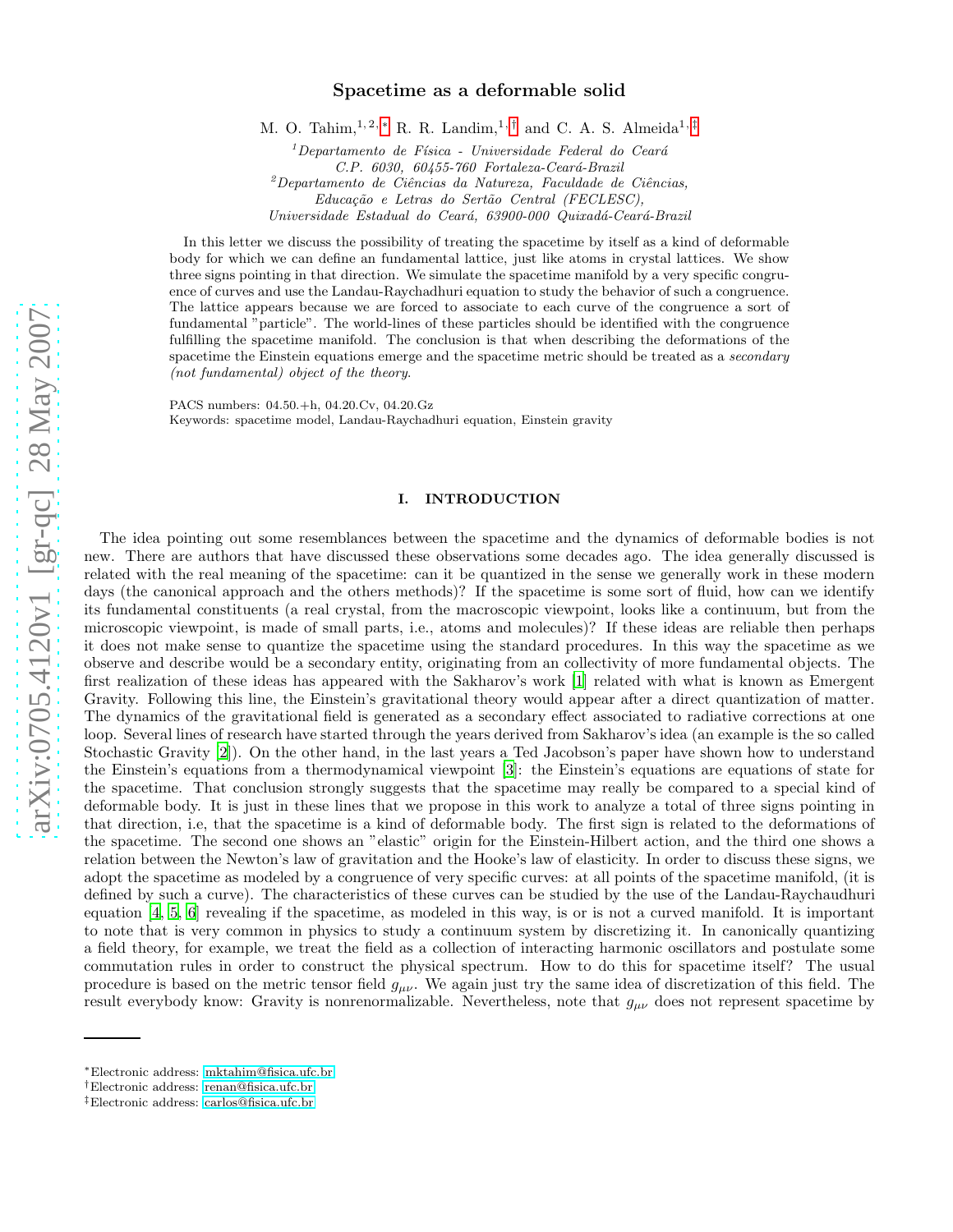itself. It is a field that depends on the coordinates of the spacetime. An example may help. Consider a solid with a well defined lattice. We know that there are some excitations of this solid called "phonons". These objects can be studied by a scalar field theory in the continuum limit. In this case, what is the "spacetime"? We can choose a single atom of the lattice as reference frame and in this way we get time and distance information. The scalar field as a collective excitation of the lattice will depend on distance and time related to that reference frame. Then we claim that spacetime is the own lattice and from the microscopic viewpoint it is discrete because the lattice is made of "atoms". The conclusion is that modeling the spacetime manifold by a congruence of curves requires us to associate to each such a curve a fundamental "particle". The world-lines of such particles will compose the congruence fulfilling the spacetime manifold. Let us continue with the example of the solid and its lattice. Because the lattice is made of several atoms we know how to compute distances, i. e., we have a metric defined at every point in the continuum limit. Now which field is more fundamental, the metric one or the scalar field describing the lattice excitations? We claim that the more fundamental field is the scalar field because it is related directly with the atoms composing the lattice. These atoms are true reference frames in the sense that they are just matter reference frames: the physical notion of distance comes after the notion of matter, then the metric is a secondary object. In what follows we will consider the spacetime as a kind of solid for which we can define such a lattice. In field theory we already do this. We regard gauge fields, the metric tensor field and spinor fields as fundamental fields defined at every point of spacetime. The approach we will follow here is to consider any field except the metric tensor field as fundamental and this field will give us the notion of "spacetime" in the sense discussed above. The consequence of this idea is that if we want to study the deformations of such a spacetime we arrive at the Einstein's equations as emergent equations. The organization of this work is the following: in the first section we make a review of the Landau-Raychaudhuri equation and discuss congruences of curves. The second section deals with the signs of the spacetime as an elastic body. Finally, we discuss the meaning of these signs and perspectives.

#### II. THE LANDAU-RAYCHAUDHURI EQUATION

The Landau-Raychaudhuri equation is an equation that describes the behavior of a congruence of timelike or spacelike curves. It is commonly used to study and establish singularities of the spacetime. Consider a congruence of curves fulfilling the spacetime manifold. If there are expansion, distortion and relative rotation between the curves of the congruence then the spacetime manifold described by that congruence is curved. For the purposes of this work we will be using the Landau-Raychaudhuri equation for timelike or spacelike curves, depending on what sign we will be discussing. So, we have respectively

$$
\frac{d\Theta}{d\tau} = -\frac{1}{3}\Theta^2 - (\sigma^{ab})^2 + (\varpi^{ab})^2 - R_{cd}\xi^c \xi^d \tag{1}
$$

and

$$
\frac{d\Theta}{d\lambda} = -\frac{1}{2}\Theta^2 - (\hat{\sigma}^{ab})^2 + (\hat{\varpi}^{ab})^2 - R_{cd}\kappa^c\kappa^d,\tag{2}
$$

where  $\tau$ ,  $\lambda$  are the parameters used to describe the curves of the congruences.  $\xi^c$  and  $\kappa^c$  are the tangent vectors to the curves (generators of the congruence) and they are, in that order, a timelike and a lightlike vector. Θ is a scalar and describes expansion of volume,  $\sigma^{ab}/\hat{\sigma}^{ab}$  measures the distortion of volume and  $\varpi^{ab}/\hat{\varpi}^{ab}$  measures the rotation of the curves. In the case of this work, we will be interested in small distortions of volume in such a way that the quadratic terms in the Landau-Raychaudhuri equation may be disregarded (they are like second order corrections). In these conditions, the Landau-Raychaudhuri equation can be easily integrated giving the scalar of expansion as a function of the Ricci tensor:

$$
\Theta = -\tau R_{cd}\xi^c \xi^d \equiv -\lambda R_{cd}\kappa^c \kappa^d. \tag{3}
$$

The objects that appear in the Landau-Raychaudhuri equation can be obtained from a kinematical decomposition of general tensors. A general tensor can be decomposed into a symmetric plus an antisymmetric part:

$$
B_{ab} = B_{(ab)} + B_{[ab]}.
$$
\n(4)

The antisymmetric part is associated with the measure of rotation of the congruence. The symmetric part can yet be decomposed into a trace (the scalar of expansion) and a symmetric traceless piece which is associated with the measure of the distortion of volume. The full symmetric part will be identified with the tensor of deformation of spacetime in analogy with the case of mechanics of deformable bodies. In the sections that follows the spacetime will be simulated by a congruence of timelike or lightlike curves, depending on the sign we will be discussing.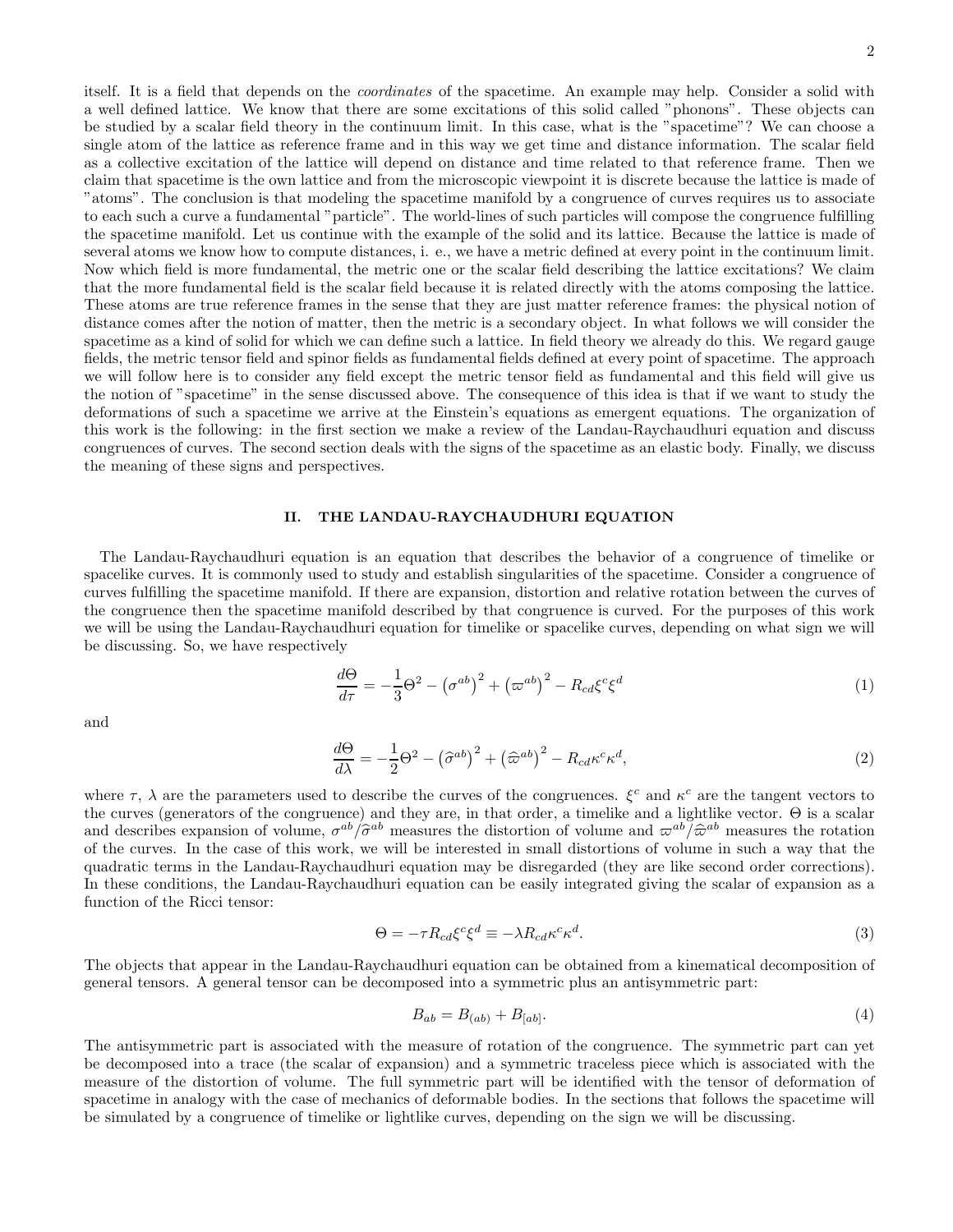### III. FIRST SIGN: THE DEFORMATIONS OF THE SPACETIME

Consider a small region of the spacetime containing the point  $P$ . This region defines the volume element  $dV$ . The question here is how to study the deformations of this volume caused by some external agent? One way to do this is by the use of the Lie derivative. In fact, if we get a volume V and we propagate it using a congruence of integral curves we will obtain the modified volume  $V'$ . The difference between these two configurations gives us a way to measure the total deformation. With this in mind we postulate the following action for points of the spacetime:

$$
S = k \int dV. \tag{5}
$$

The volume described above is just the Riemannian volume form, invariant under general coordinate transformations. The constant  $k$  has the necessary dimension in order to give the correct dimension for the action, which is "energy×time". This action is quite different from the usual actions in field theory because there is no "a priori" lagrangian density. The usual actions carry information about energy due to some fields distributed along some regions of spacetime and it seems that it does not happen with our proposed action. This is not a problem if we remember the idea discussed in the introduction above: the volume actually comprises part of the lattice associated with some field. This means that the volume of this spacetime carries energy associated with the lattice. Now, we minimize that action in the following manner: we take its Lie variation and requires that it should be stationary, just like the usual procedure. Then, the equation of motion for the points of that specified region is

$$
\delta_{Lie}S = k \int \Theta dV = 0,\tag{6}
$$

where  $\Theta$  is the scalar of expansion associated to the volume dV. Using the Landau-Raychaudhuri equation with the conditions cited in the first section, i. e., in a situation where  $\sigma^{ab} = \sigma^{ab} = 0$ , then we have  $\Theta = -\lambda R_{ab} \kappa^a \kappa^b$ . Substituting this result back in the equation of motion above we obtain

$$
-k \int \lambda R_{ab} \kappa^a \kappa^b dV = 0. \tag{7}
$$

We can establish the equality above for all null vector  $\kappa^a$  (we assume here the congruence is null-like which means the fundamental particles are massless), i.e.,

$$
R_{ab} = f(g)g_{ab},\tag{8}
$$

where  $f(q)$  is a function that just depends on the metric of the spacetime. This function can be easily found by requiring the disappearance of the covariant divergence of the last equation (it is like a type of "conservation of deformation") which leads to the result

$$
R_{ab} - \frac{1}{2} R g_{ab} \pm \Lambda g_{ab} = 0,\tag{9}
$$

which is just the side corresponding to the geometry of the spacetime in the Einstein's equations. Conclusion: when we deform the volume of the spacetime, the Einstein's equations give us a way to understand such deformations.

## IV. SECOND SIGN: THE ELASTIC ORIGIN OF THE EINSTEIN-HILBERT ACTION

Consider now the following functional which we will identify as an action:

$$
S = k \int d^4x \sqrt{g} \Theta. \tag{10}
$$

We can see clearly that this functional obeys the requirement of being invariant under general coordinate transformations because the volume element is the Riemannian one and the quantity  $\Theta$  is a scalar, in this case, the scalar of volume expansion. The meaning of that functional is the following: it has the same mathematical form as the measure of the linear deformation of a "fluid". Now, the scalar of expansion is given by  $\Theta = -\lambda R_{ab}\xi^a \xi^b$  in the conditions already cited (for a congruence of timelike curves, i. e., if the fundamental particles of the lattice are massive).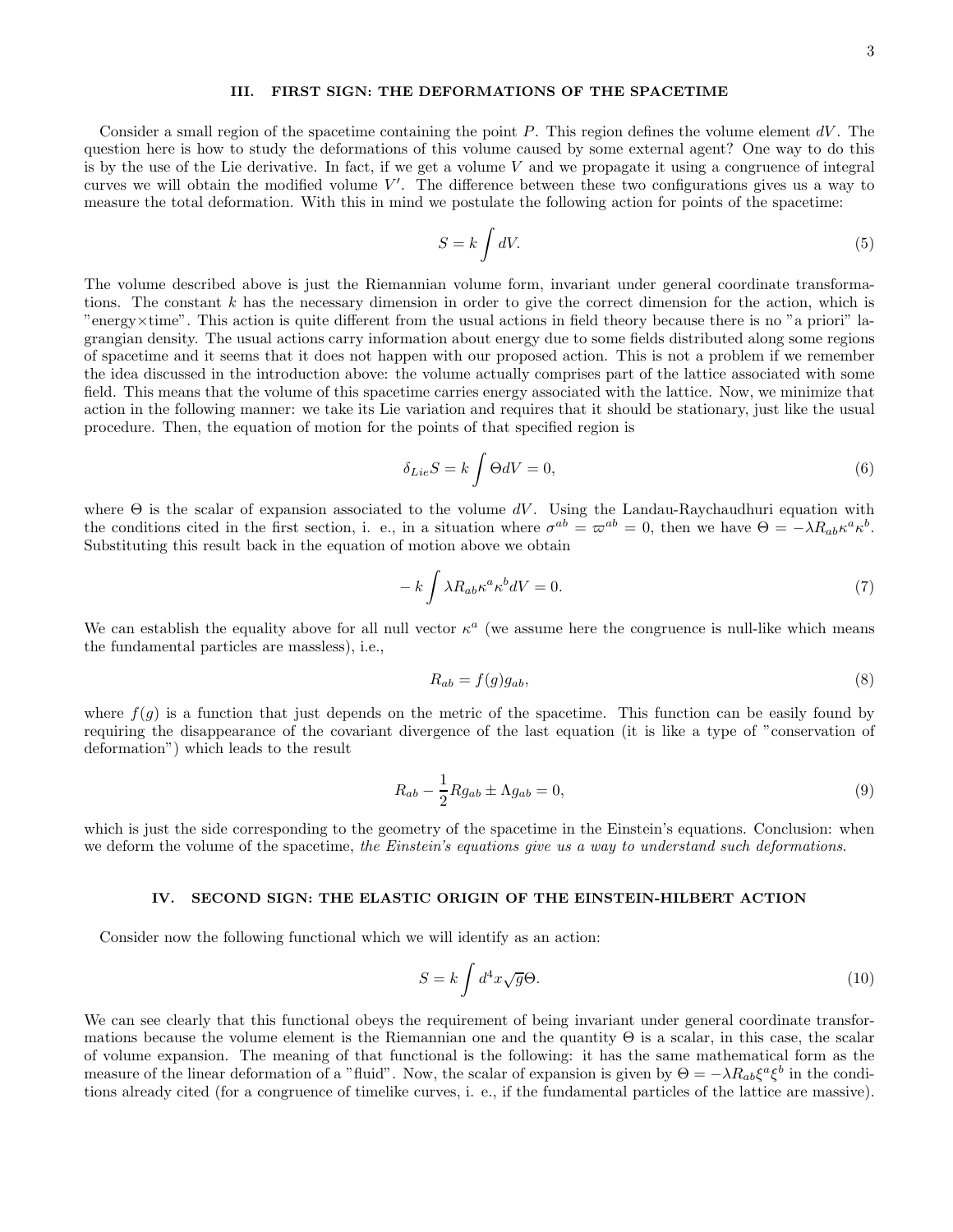The spacetime metric can be decomposed as  $g_{ab} = h_{ab} + \xi_a \xi_b$ . Then, the scalar of expansion can be rewritten as  $\Theta \sim -\tau R_{ab} g^{ab} \equiv -\tau R$ . Substituting this result in the functional defined above we arrive at

$$
S \sim -k \int d^4x \tau \sqrt{g} R,\tag{11}
$$

which is just the Einstein-Hilbert action multiplied by the factor  $\tau$  (parameter of the curves). Nevertheless, in the standard minimization procedure we make a variation of the action with the fields to get the equations of motion. The parameter  $\tau$  does not have a functional variation and, therefore, the equations of motion remain unchanged. The conclusion of this section is that when we minimize the Einstein-Hilbert action we are indeed looking for deformations of a "fluid" that minimize the functional of deformation described above.

## V. THIRD SIGN: THE NEWTON'S LAW AND THE HOOKE'S LAW

Regarding the conclusions of the sections above it is natural to ask if the spacetime obeys some mathematical relation similar to the equations describing phenomena related with material bodies. The answer is positive as we will see. Consider that the spacetime is a special kind of deformable body. We will postulate that for linear deformations (for small dislocations of the "constituents" of that body) we can write a Hooke's law that links the deformation tensor  $\varepsilon^{ab}$  to the tensions  $\tau^{ab}$  applied on the body in discussion (the spacetime). The tensors  $\varepsilon^{ab}$  and  $\tau^{ab}$  are symmetric, in analogy with the definitions of these objects in mechanics of the deformable bodies. Then, the Hooke's law is:

$$
\tau^{ab} = -k\varepsilon^{ab}.\tag{12}
$$

The deformation tensor  $\varepsilon^{ab}$  is defined, in this case, as the symmetrical part in the kinematical decomposition of the tensor  $B^{ab} = \nabla^a \kappa^b$  in the construction of the Landau-Raychaudhuri equation. In this way, its trace will obeys the following rule:

$$
Tr\varepsilon^{ab} = \varepsilon_a^a \equiv \Theta = -\lambda R_{ab}\kappa^a \kappa^b. \tag{13}
$$

Note the type of relation between the deformation tensor  $\varepsilon^{ab}$  and the Ricci tensor  $R^{ab}$ : it is the trace of the deformation tensor that is linked to the Ricci tensor. This, in a sense, denotes that the deformation tensor is an object "bigger than" the Ricci tensor. Taking the trace in the expression for the Hooke's law we obtain

$$
\tau_a^a = k \lambda R_{ab} \kappa^a \kappa^b,\tag{14}
$$

where we used the relation for the trace of the deformation tensor. We see now that the side of the deformations in the Hooke's law is related with the geometry of the spacetime. The side of the tensions must be, therefore, related to the material content that produces the tensions on the spacetime. This is a reasonable assumption in the sense that if we want to equate in the same way the two sides of the Hooke's law we must require that the trace of the tension tensor satisfies  $\tau_a^a = \lambda T_{ab} \kappa^a \kappa^b$ . This is not difficult to accept if we remember the relation between the deformation tensor and the Ricci tensor discussed above. Another way to see this result is by the substitution of  $\kappa^a \kappa^b$  by the metric of the spacetime together the quantities that define projections in this spacetime. This will result in a trace as we want. The parameter  $\lambda$  enters in the expression by dimensional reasons. Because of this we see that the tensor of tension is, in the same way as the deformation tensor, an object "bigger than"  $T^{ab}$ . Equating in this way deformations and tensions we arrive at

$$
\left(R_{ab} - k^{-1}T_{ab}\right)\kappa^a \kappa^b = 0,\tag{15}
$$

that is valid for all null vector  $\kappa^a$ , i. e.,

$$
R_{ab} - k^{-1}T_{ab} = f(g)g_{ab}.
$$
\n(16)

The function  $f(g)$  again depends only on the metric  $g_{ab}$  of the spacetime and can be determined by requiring the disappearance of the covariant divergence of the geometric part. But this only happens if we require in addition the validity of  $\nabla^a T_{ab} = 0$ , i. e., the quantity  $T_{ab}$  must satisfies an equation of conservation. Note that we have assumed a null-like congruence in discussing this signal. Concluding, we obtain the equation

$$
R_{ab} - \frac{1}{2} R g_{ab} \pm \Lambda g_{ab} = k^{-1} T_{ab},\tag{17}
$$

which is just the Einstein's equation if we identify  $T_{ab}$  with the energy-momentum tensor. The identification is correct because  $T_{ab}$  is a symmetric object due to the symmetry of  $R_{ab}$  and it obeys a conservation law. If we take seriously these analogies we are forced to declare that the Hooke's law for the spacetime is, in this viewpoint, more fundamental than the Einstein's equation. In other words, the Newton's law of gravitation comes from the Hooke's law describing the deformations of the spacetime.